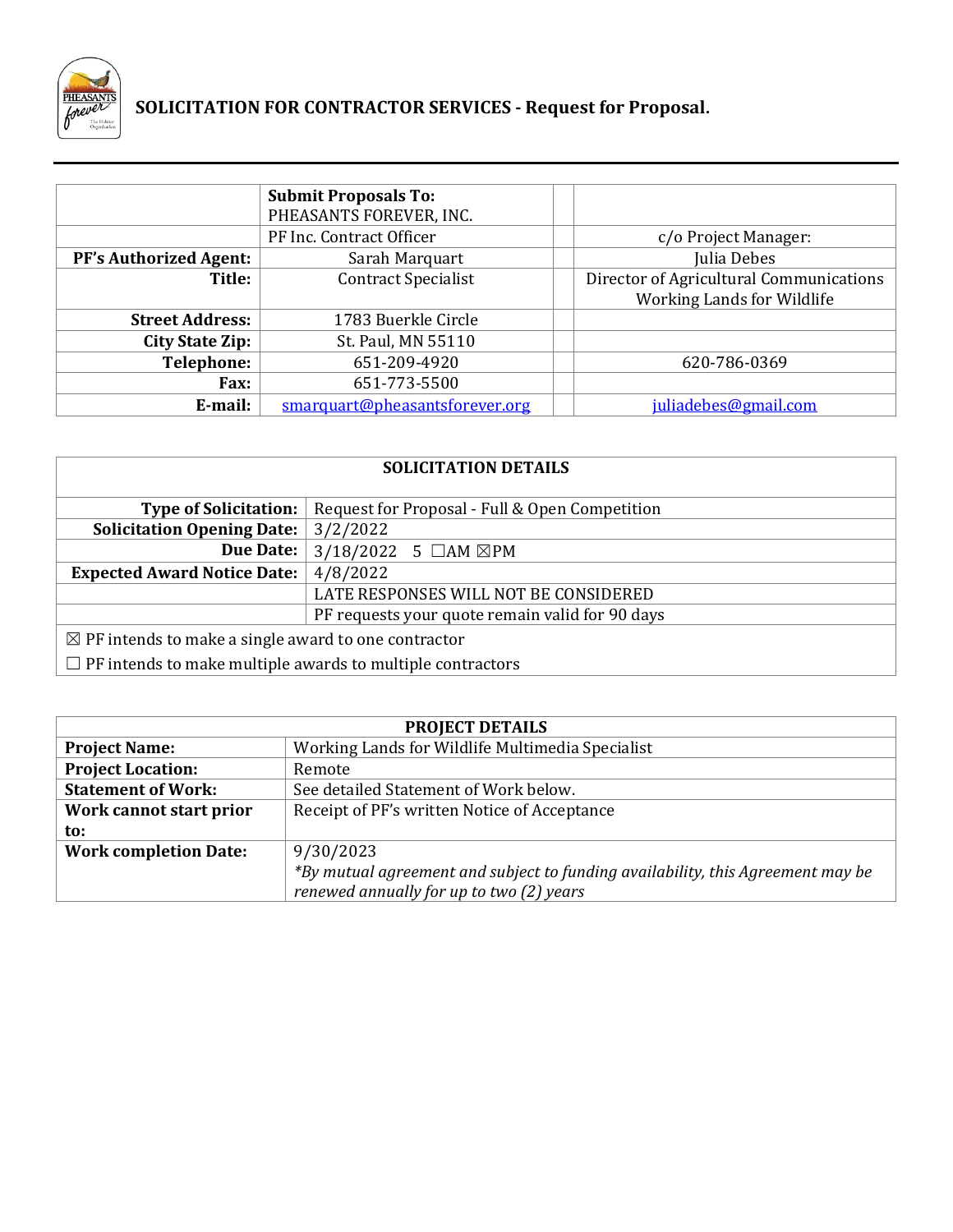## **CONTRACTOR'S QUOTE SUMMARY**

| $\Box$ I am familiar with the local conditions affecting the cost of work.                                                                                                                                                                                                                                                                                                   | <b>TOTAL QUOTE / BID</b>                                          |  |
|------------------------------------------------------------------------------------------------------------------------------------------------------------------------------------------------------------------------------------------------------------------------------------------------------------------------------------------------------------------------------|-------------------------------------------------------------------|--|
| $\Box$ I have read and agree to all of the Contract Terms below including the<br>Scope of Work & Services and Standard Compliance Terms Attachment.<br>$\Box$ I have completed itemized pricing breakdowns requested below (if any).<br>I hereby propose to furnish all items required for the completion of the<br>project as described for the total price noted at right. | <b>Full-Time Rate (monthly rate):</b>                             |  |
|                                                                                                                                                                                                                                                                                                                                                                              | <b>Part-Time Rate (hourly rate</b><br>with # of hours available): |  |
|                                                                                                                                                                                                                                                                                                                                                                              |                                                                   |  |
| <b>SIGNATURE:</b>                                                                                                                                                                                                                                                                                                                                                            | DATE:                                                             |  |
| YOUR SUBMISSION OF A SIGNED QUOTE INDICATES YOUR OFFER AND ACCEPTANCE OF ALL TERMS.<br>חוזי חלו וגמידיות וואו במגוון הוא היה מוליטות ווא או טוב מחוזי היה מוליטות המינויים הוא מספר המוליטות היהם                                                                                                                                                                            |                                                                   |  |

*PF'S WRITTEN NOTICE OF ACCEPTANCE (WHETHER BY US MAIL, FAX OR E‐MAIL) WILL FINALIZE THE EXECUTION OF THIS CONTRACT WITHOUT NEED FOR ADDITIONAL ACTION OR SIGNATURE BY EITHER PARTY.*

| <b>SCOPE OF WORK &amp; SERVICES</b>                                                   |                                                                                                                                                                                                                                                                                                                                    |  |
|---------------------------------------------------------------------------------------|------------------------------------------------------------------------------------------------------------------------------------------------------------------------------------------------------------------------------------------------------------------------------------------------------------------------------------|--|
| <b>Type of Services:</b>                                                              | The Multimedia Specialist will develop, schedule, and post high-quality content that<br>combines text, audio, photographs, graphics, digital animation, audio and video. The<br>Contractor will serve as a skilled storyteller that develops dynamic content that supports<br>internal and external messaging needs.               |  |
| <b>Licenses</b><br><b>Required:</b>                                                   | If any of the activities described in this Solicitation require specific licenses or<br>certifications, your application for the activity indicates you have the required certification<br>to perform the work. Please include copies of any licenses or certificates held to apply any of<br>the practices in this Scope of Work. |  |
| Plans, Maps, or<br><b>Documents</b><br><b>Incorporated into</b><br>this Solicitation: | The following are attached and incorporated into this Solicitation:<br>N/A                                                                                                                                                                                                                                                         |  |
| <b>Reports</b><br>Required:                                                           | N/A                                                                                                                                                                                                                                                                                                                                |  |
| <b>Questions:</b>                                                                     | All inquiries and all correspondence concerning this solicitation should be submitted to<br>the Project Manager listed on the first page. Contractors should contact only the Project<br>Manager issuing the solicitation about any aspect prior to contract award.                                                                |  |
| <b>Site Inspection:</b>                                                               | $\boxtimes$ There are no site inspections for this project.                                                                                                                                                                                                                                                                        |  |
| <b>Factors</b><br><b>Considered in</b><br>awarding the<br>$contract(s)$ :             | 1. Qualifications<br>2. Past work or reputation<br>3. Price<br>4. Industry experience<br>5. References                                                                                                                                                                                                                             |  |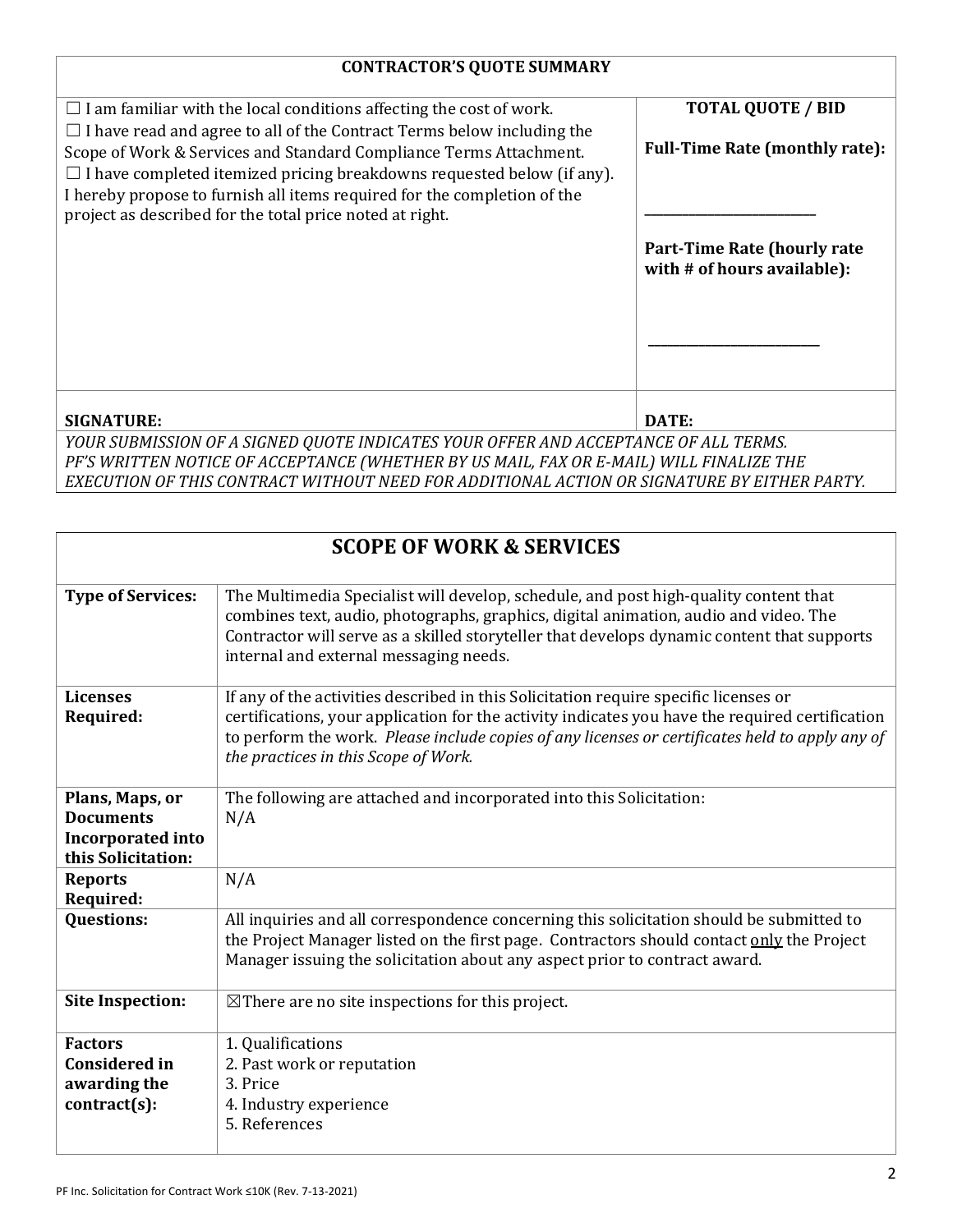| <b>Insurance</b>     | In addition to the applicable provisions under the Additional Contract Terms section                                                                                                                                                                                                                                                                                                                                                                                                                                                                                                                                                                                                                                                                                                       |  |
|----------------------|--------------------------------------------------------------------------------------------------------------------------------------------------------------------------------------------------------------------------------------------------------------------------------------------------------------------------------------------------------------------------------------------------------------------------------------------------------------------------------------------------------------------------------------------------------------------------------------------------------------------------------------------------------------------------------------------------------------------------------------------------------------------------------------------|--|
| <b>Requirements:</b> | below, the following insurance requirements also apply:                                                                                                                                                                                                                                                                                                                                                                                                                                                                                                                                                                                                                                                                                                                                    |  |
|                      | 1. Contractor will procure and maintain, until all of Contractor's obligations are<br>satisfied, insurance against claims for injury to persons or damage to property<br>which may arise from or in connection with the performance of the work<br>hereunder by the Contractor, Contractor's agents, representatives, employees or<br>subcontractors.<br>The insurance requirements herein are minimum requirements for this Contract<br>2.<br>and in no way limit the indemnity covenants contained in this Contract. PF in no<br>way warrants that the minimum limits contained herein are sufficient to protect<br>Contractor from liabilities that might arise out of the performance of the work<br>under this Agreement by the Contractor, its agents, representatives, employees or |  |
|                      | subcontractors, and Contractor is free to purchase additional insurance.                                                                                                                                                                                                                                                                                                                                                                                                                                                                                                                                                                                                                                                                                                                   |  |
|                      | 3. Contractor will provide:                                                                                                                                                                                                                                                                                                                                                                                                                                                                                                                                                                                                                                                                                                                                                                |  |
|                      | Field Service Contractors conducting restoration or enhancement field<br>a.<br>work will provide:<br>i. Certificate of Insurance for Commercial General Liability Insurance<br>with minimum coverage as indicated below.                                                                                                                                                                                                                                                                                                                                                                                                                                                                                                                                                                   |  |
|                      | ii. Additional Insured Endorsement with:<br>1. Reference to the policy number and the insured as they<br>appear on the certificate.<br>2. Reference to the additional covered party as "Pheasants"<br>Forever, Inc., its members, subsidiaries, directors & officers,<br>agents, and employees individually and collectively"                                                                                                                                                                                                                                                                                                                                                                                                                                                              |  |
|                      | iii. Certificate holder should be listed on certificate as:<br>PHEASANTS FOREVER, INC. 1783 Buerkle Circle, St. Paul, MN<br>55110                                                                                                                                                                                                                                                                                                                                                                                                                                                                                                                                                                                                                                                          |  |
|                      | iv. The following Minimum Coverage levels are required for the<br>following types of work.<br>$\Box$ Restoration / Enhancement hand tools only<br>\$500,000 per occurrence / \$1,000,000 aggregate<br>$\Box$ Restoration / Enhancement - power tools or heavy equipment<br>\$1,000,000 per occurrence / \$2,000,000 aggregate<br>$\Box$ Prescribed Burning<br>\$1,000,000 per occurrence / \$2,000,000 aggregate                                                                                                                                                                                                                                                                                                                                                                           |  |
|                      | 4. If Contractor receives a cancellation notice from an insurance carrier providing<br>coverage for activities in this agreement, Contractor agrees to notify PF within 5<br>business days by providing a copy of the cancellation document, unless<br>Contractor's policy(s) contain a provision stating that coverage will not be<br>cancelled without at least 30 days advance written notice to PF.                                                                                                                                                                                                                                                                                                                                                                                    |  |
|                      | Contractor will provide a certified copy of the insurance policy(s) at PF's request.<br>5.                                                                                                                                                                                                                                                                                                                                                                                                                                                                                                                                                                                                                                                                                                 |  |
|                      | The failure of PF to collect the certificate of insurance for the policies required will<br>6.<br>not constitute a waiver of the insurance requirements by PF.                                                                                                                                                                                                                                                                                                                                                                                                                                                                                                                                                                                                                             |  |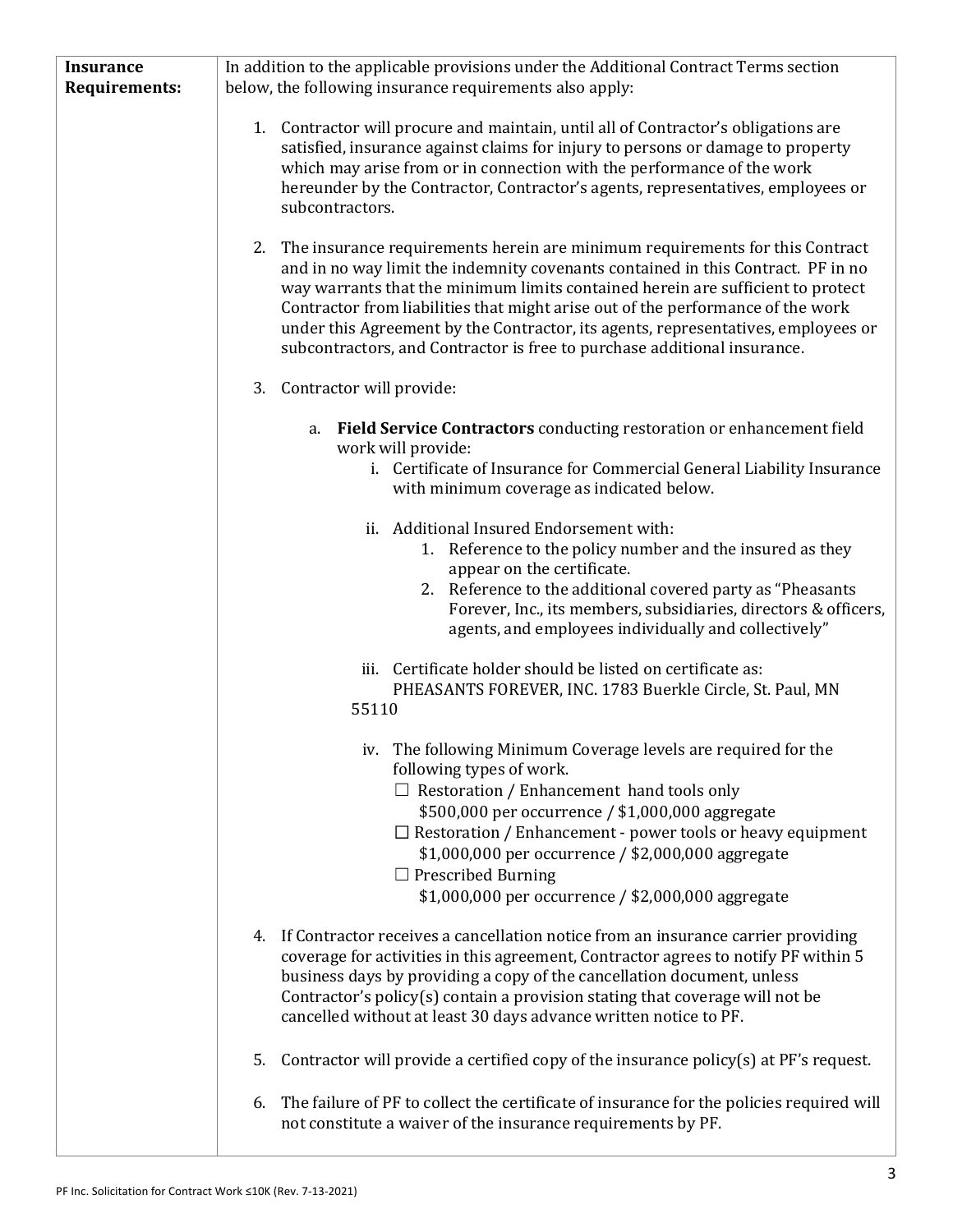# **SCOPE OF WORK / TASKS**

## **WESTERN WORKING LANDS FOR WILDLIFE | MULTIMEDIA SPECIALIST**

#### **Position Description:**

Working Lands for Wildlife (WLFW), led by the USDA Natural Resources Conservation Service, is a partnershipbased, science-driven effort that uses voluntary incentives to proactively conserve America's working lands and wildlife. WLFW prioritizes Farm Bill funds to benefit both at-risk species and agricultural landowners within focal landscapes. For example, WLFW's Sage Grouse Initiative (SGI) conserves sagebrush landscapes across 11 western states, including the Great Plains and the sagebrush steppe.

This contractor will work closely with the other members of the WLFW communications team to communicate about the importance of conserving working landscapes, the role of WLFW specifically highlighting work associated with the frameworks for conservation action for the Great Plains and sagebrush biomes (wlfw.rangelands.app). The contractor will be supervised by the WLFW director of agricultural communications and contractor will work closely with the WLFW communication coordinator.

Contractor must be willing to: work remotely, act as a team player, and build upon existing communications platforms. Contract is open to both part-time and full-time proposals.

#### **Scope of Work:**

The multimedia specialist will develop, schedule, and post high-quality content that combines text, audio, photographs, graphics, digital animation, audio and video. The contractor will serve as a skilled storyteller that develops dynamic content that supports internal and external messaging needs.

Examples of projects include:

- Develop and post graphic, video and audio content for social media channels following WLFW visual brand standards, including, but not limited to:
	- o WLFW Twitter, Facebook, Instagram, and YouTube
	- o SGI Facebook, Twitter, Instagram, and YouTube
- Stay abreast of social media trends and help develop and implement strategies to grow audiences and increase engagement.
- Support WLFW video projects from strategy to execution, including managing post-production material, archiving and organizing footage, interviews, graphics and other collected material in cloud-storage system. Includes post-production and editing of video content into clips for social media and other digital uses. Assisting other WLFW team members with accessing these materials as needed.
- Provide video editing (full-length and clips) and posting support for WLFW recorded presentations and lectures.

Contractor should be willing to assist with other aspects of planning, developing and implementing multiplatform communications plans and messaging campaigns.

**Along with your proposal, please submit examples of past multimedia work with a mix of text, photos, videos, graphics, and/or social media components along with a list of references. Indicate whether you'd be available full‐time or part‐time by completing the corresponding rate above.** 

Note: The successful Contractor(s) will be required to submit the documents outlined in paragraph 5. Preliminary Requirements below within 30 days of contract award.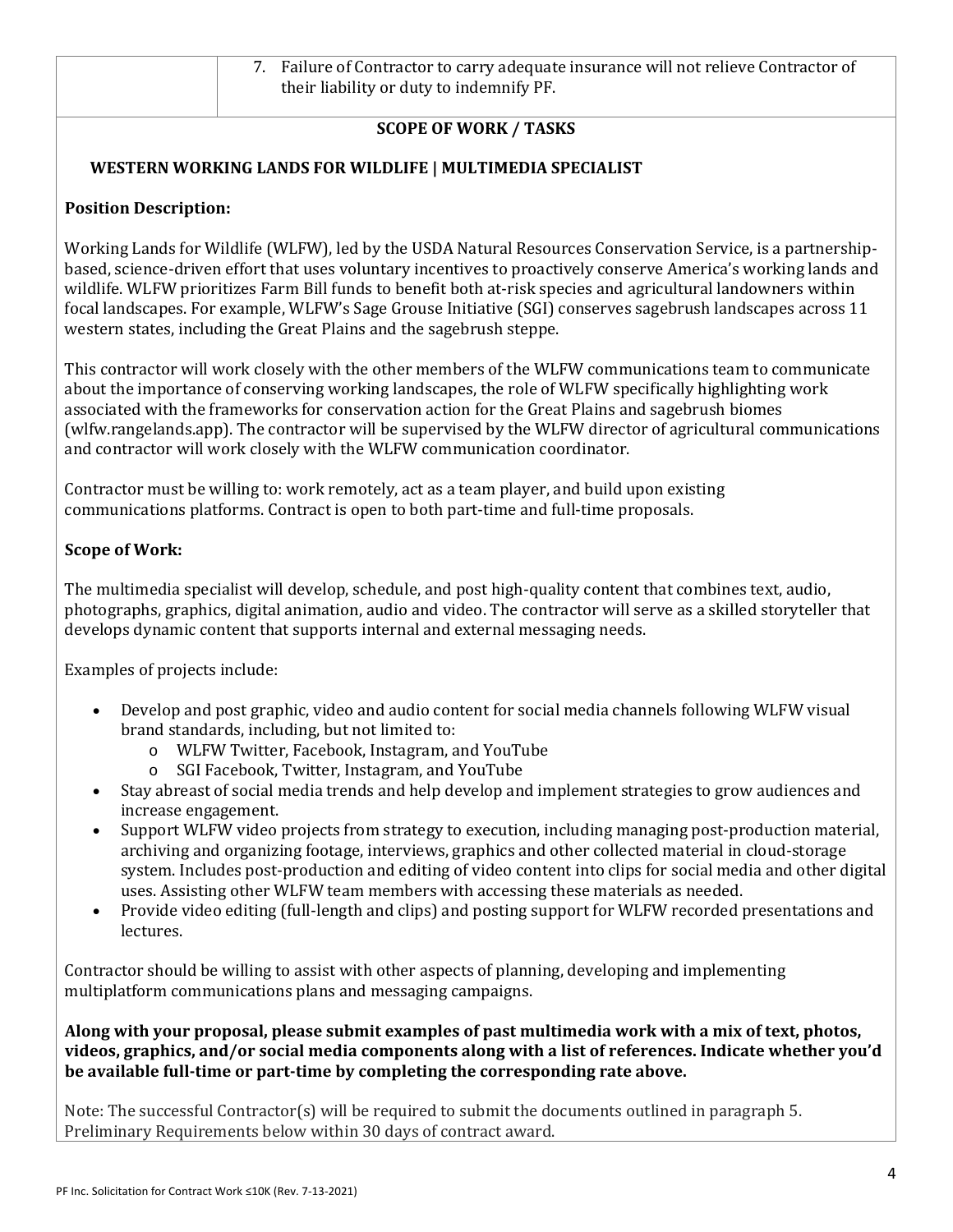# **PROPOSAL REQUIREMENTS**

#### **A. Submission Procedures**

- 1. Proposals may be submitted by mail or by e-mail.
- 2. Addressed to the Project Manager specified above.
- 3. Proposal must include all required forms and narrative sections described in this RFP. Incomplete applications will not be considered.
- 4. Include copies of any licenses or certificates held to apply any of the practices in this Scope of Work.
- 5. Do not include letters of support, endorsement, industry awards or recommendations.

#### **B. Submission Format**

- 1. Contractors shall submit proposals in response to this solicitation in English.
- 2. Please submit the following:
- 3. COMPLETED QUOTE SUMMARY (Page 1 Above)
- 4. COVER PAGE: Contractor should submit a cover page showing:
	- **i.** The Project Name & date submitted;
	- **ii.** Contractor's name, address, telephone, fax numbers, etc.
	- **iii.** Type of organization.
		- [] Sole proprietorship;
		- [ ] Partnership;
		- [] Corporate entity (not tax-exempt);
		- [] Corporate entity (tax-exempt);
		- [] Government entity (Federal, State, or local);
		- $[ ] 0$ ther
	- **iv.** Contact information Names, titles, telephone, fax number and email of the person(s) authorized to act on the Contractor's behalf in connection with this solicitation.
- 5. ANY OTHER DOCUMENTS AS REQUESTED IN SCOPE OF WORK & SERVICES

# **CONTRACT TERMS**

## **1. Confidentiality.**

During the period of performance Contractor may have access to private or confidential information owned or controlled by PF. This information may include records, processes and specifications owned / licensed or used by PF in connection with the operation of its business including, without limitation, processes, procedures, policies, methods, lists (of members, donors, chapters, customers, etc.) (collectively "PF Information"). Contractor and its agents and employees will:

- a. Use a reasonable degree of care to keep confidential all PF Information (using no less than the same degree of care which the Contractor uses to protect its own proprietary and confidential information); and,
- b. Obtain PF's prior written approval before copying, publishing or disclosing any PF Information to others, and will not authorize anyone else to copy, publish or disclose it to others, without PF's prior written approval; and,
- c. Apply this standard to any marketing materials, press releases or disclosures to other media outlets; and,
- d. Only make use of PF Information for the purpose of performing Contractor's obligations under this Agreement; and,
- e. Agree to return any PF Information to PF whenever requested.
- **2. No Minimum Quantity.** An award under this solicitation in no way obligates Pheasants Forever, Inc. to purchase any minimum quantity. Where job sheets or task orders are used, each job sheet / task order will stand on its own insofar as it obligates Pheasants Forever, Inc.

## **3. Evaluation & Selection.**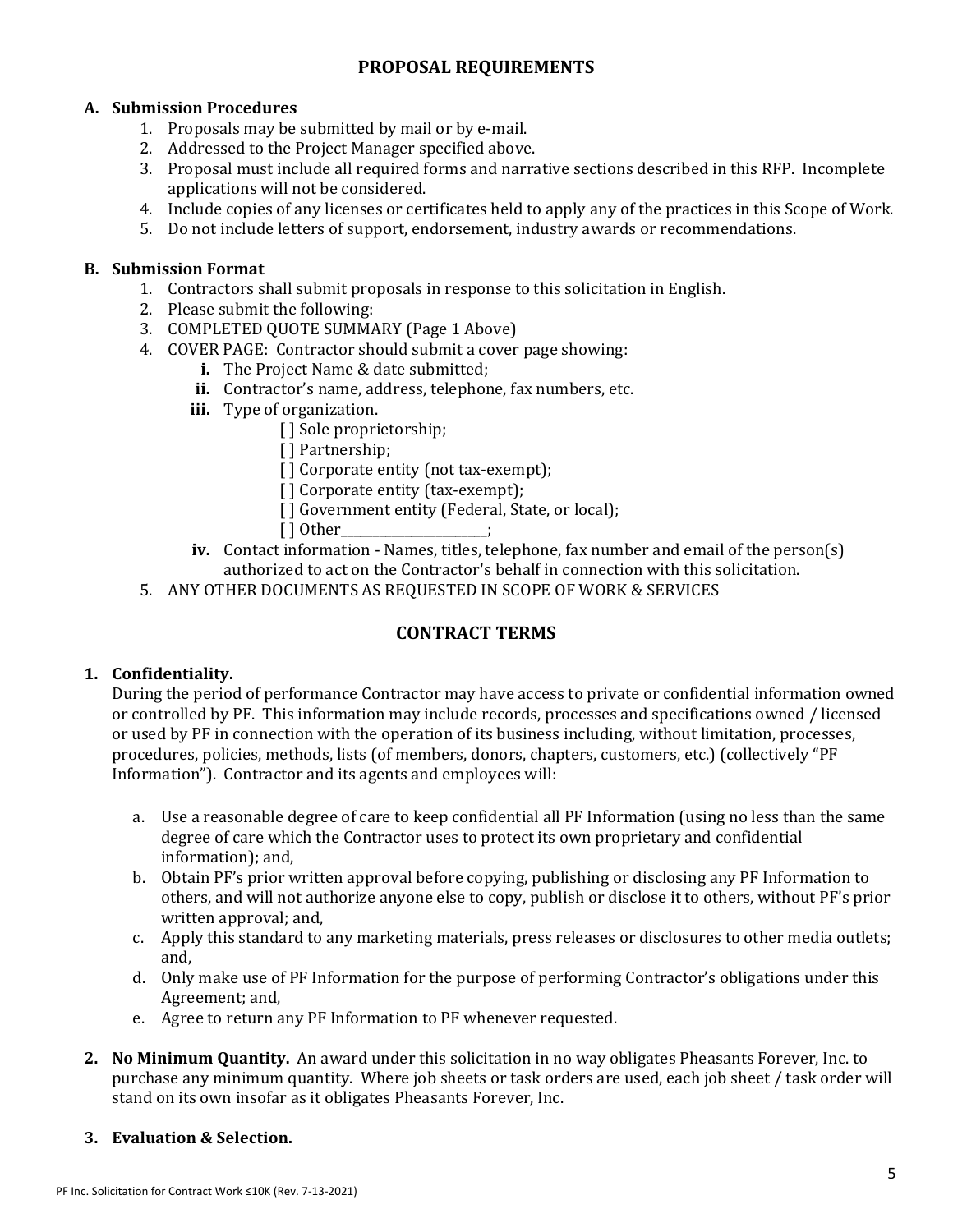- a. Pheasants Forever, Inc. will select a Contractor whose offer is most advantageous to Pheasants Forever, Inc., determined at its sole discretion.
- b. PF reserves the right to reject any and all offers for any reason whatsoever in PF's sole discretion; to waive immaterial project requirements; and to pursue purchasing in a manner that is in the best interests of PF.
- c. PF intends to evaluate quotes and award the contract(s) without discussions with Contractors (except for clarification purposes). Therefore, the Contractor's initial quote should contain the Contractor's best terms from a cost / price and technical standpoint.
- d. Unsuccessful vendors under this opportunity may submit a written request for information as to the winning bid and successful vendor. Information provided will pertain only to this opportunity.

## **4. Payments.**

Invoices and any supporting documentation should be submitted to the Project Manager. Payment will be made to Contractor only after receipt of an approved, itemized invoice and any other documentation required under the Scope of Work and Services (i.e.: seed mix information, etc.).

- a. Eligibility. Eligible expenses include those allowable expenses, incurred during the performance period, which are consistent with the Scope of Work and Services.
- b. Frequency. Payment will be processed no more frequently than monthly. Invoices are due within thirty (30) days of work completion and invoices for any work completed prior to June 30 must be submitted by July 15. Failure to submit invoices by these timelines may result in nonpayment. Contractor should submit all invoices to the Project Manager. Once PF Inc. receives an approved invoice from the Project Manager, payments will generally issue within 45 days.
- c. Documentation. Invoices must be itemized and include a brief description of services provided including the number of acres and the type of treatment, if any.
- **5. Preliminary Requirements.** Successful Contractor will submit the following to PF within 30 days of receipt of the award notice letter:
	- i. DUNS Number,
	- ii. SAM Registry,
	- iii. Completed and signed Form W9,
	- iv. Audited financial statements & Single Audit report (nonprofit organizations only).

*Please note that payments cannot issue until this documentation is provided.*

#### **6. Standard Compliance Terms Attachment.**

The Parties agree that compliance with the Standard Compliance Terms attachment are incorporated by reference as part of this agreement, is binding on the parties. The contract will become null and void if a) Contractor is unable to comply with or show proof of compliance with the Standard Terms after the execution of the Agreement; or b) if Contractor becomes non-compliant during the period of performance and is unable to cure within a reasonable time.

Note: *If attachment is missing contact the contract officer or project manager listed above.*

## **7. Performance of Work & Services.**

- a. Both parties agree that Contractor has full control over the manner and means through which services will be performed, subject to meeting the standards required by PF and any agency partners, as defined in the attached Scope of Work and Services.
- b. Contractor warrants that no other agreement is violated by performing these services.
- c. Contractor agrees that work not meeting the standards required by PF will be corrected.
- d. Contractor warrants that no laws will be violated in performing any services.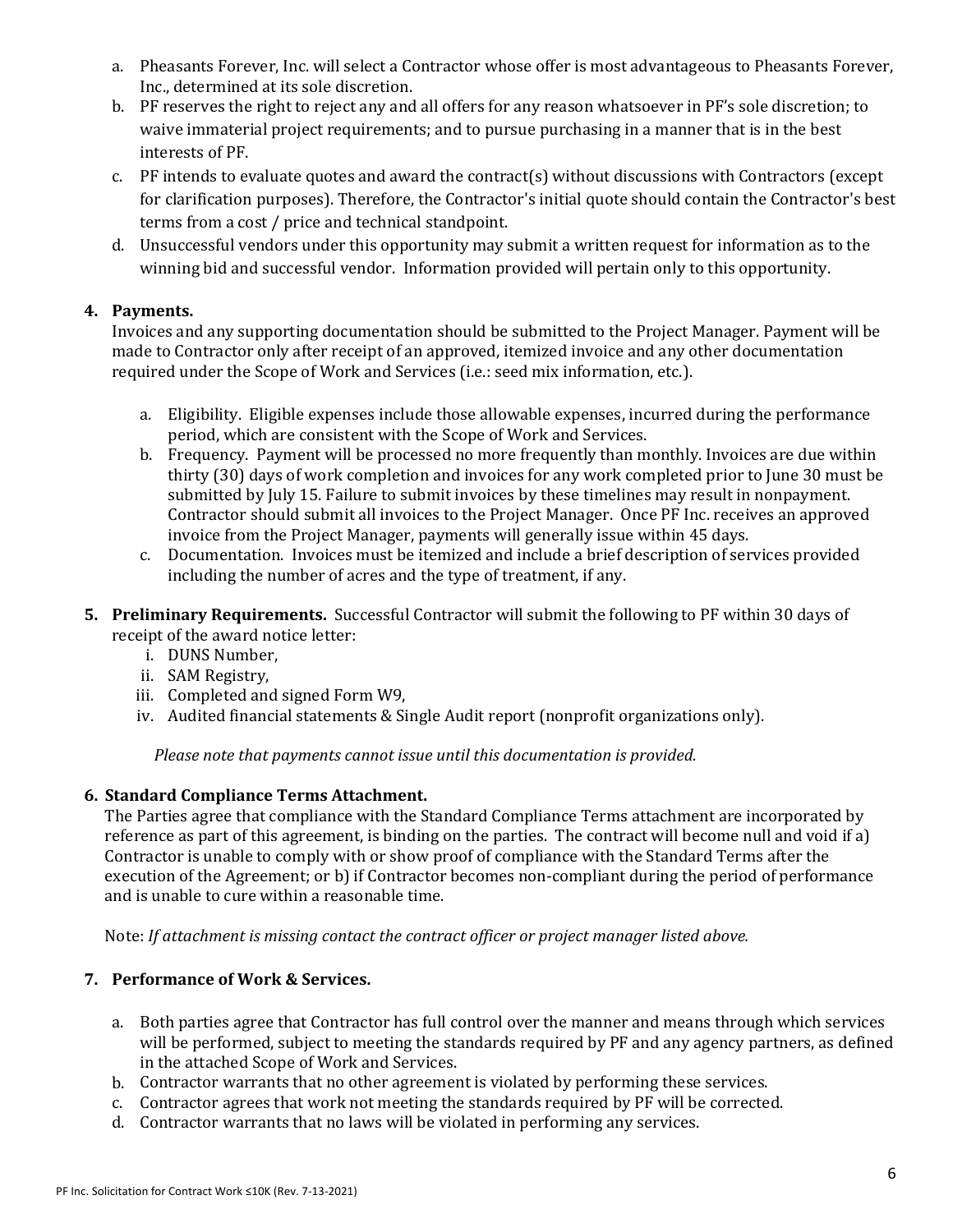e. Contractor guarantees that s/he is competent to carry out the services which s/he has undertaken in this contract. Any material misrepresentation shall lead to immediate termination of this agreement.

## **8. Independent Contractor.**

This Agreement shall not render the Contractor an employee, partner, agent of, or joint venturer with PF or the affiliated agency(s) for any purpose. The Contractor is and will remain an independent contractor in relationship to PF or the affiliated agency(s). PF will not be responsible for withholding taxes with respect to the Contractor's compensation hereunder. The Contractor will have no claim against PF or the affiliated agency(s) hereunder or otherwise for vacation pay, sick leave, retirement benefits, social security, worker's compensation, health or disability benefits, unemployment insurance benefits, or employee benefits of any kind.

- a. Insurance. Contractor will carry any required liability insurance relative to any work or service performed for PF and will not be eligible for claims on PF's insurance policies.
- b. Tools & Equipment. The Contractor shall supply all equipment or tools or instruments needed to perform the services under this agreement except as occasionally required.
- c. Non-exclusivity. The Contractor's relationship to PF is non-exclusive and Contractor is free to engage in other work for other entities.
- d. Assistants. If the Contractor employs assistants to perform the services described above, all provisions in this Agreement including but not limited to indemnification shall be binding upon all assistants of the Contractor. Any payments to assistants of the Contractor to perform the services under this agreement must be paid by the Contractor. PF agrees that all directives or instructions to assistants will be communicated through the Contractor.
- e. No Agency. Contractor (including its officers, directors, employees and volunteers, if any) shall not hold itself out as agent, representative or employee of PF under any circumstance.
- **9. Copyrights & Intellectual Property.** The parties expressly agree that any work commissioned by PF which creates tangible or intangible property as a result of this Agreement is a work made for hire and that all copyrights vest in PF. The parties expressly agree that all ideas, know-how, data (including study results), and other intellectual property generated by PF or commissioned by PF through this Agreement will be the sole and exclusive property of PF. Inventorship will be determined in accordance with U.S. Patent laws.
- **10. Indemnification.** Contractor shall indemnify, defend and hold harmless PF (including its officers, directors, employees and volunteers) against any demands, claims, damages to persons or property, losses and liabilities including reasonable attorneys' fees (collectively "Claims") arising out of or caused by Contractor's (including its officers, directors, employees and volunteers acting on its behalf) acts or omissions in the execution, performance or failure to adequately perform Contractor's obligations under this Agreement. Contractor shall not have waived or be deemed to have waived, by reason of this paragraph, any defense which it may have with respect to such Claims.
- **11. Liability.** To the extent provided by law, each Party shall be liable for its own acts (including the acts of its officers, directors, employees and volunteers – if any – acting on behalf of the Party). In the event of any Claims arising out of the negligence of both the Contractor and PF, each party shall be responsible (including reasonable attorney's fees and costs) based upon its proportionate share of negligence.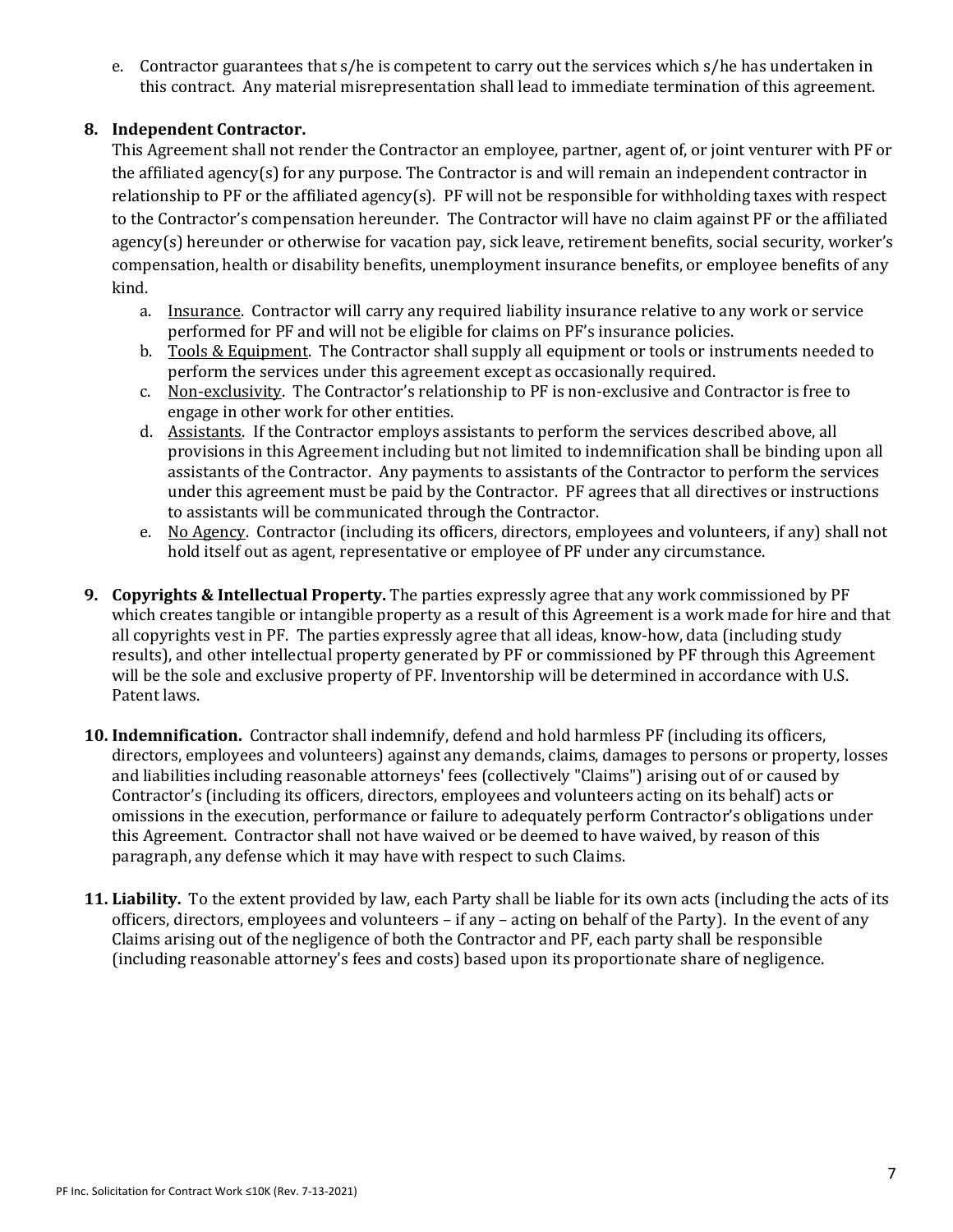#### **STANDARD COMPLIANCE TERMS**

#### **I. ACCOUNTS, AUDITS AND RECORDS**

- **(a)** Records Maintenance. Partner/Contractor agrees to maintain books, records, documents and other evidence pertaining to all costs and expenses incurred and revenues acquired under this Agreement to the extent and such detail as will properly reflect all costs and expenses for which reimbursement is claimed. These records will be maintained for a minimum period of three years after the final report is submitted.
- **(b)** Inspection. The books and accounts, documents, files and other records of Partner/Contractor directly pertaining to this Agreement, will at all times be available for examination, excerpt, transcription or audit by PF and/or the United States Government and its authorized representatives to determine the proper application and use of all funds paid to Partner/Contractor.
- **(c)** Disallowance. Partner/Contractor shall be responsible for reimbursing PF or the U.S. Government for a sum of money equivalent to the amount of any expenditure that may be disallowed related to the work or service Partner/Contractor has performed.
- **(d)** Administrative Requirements. The administration requirements cited in OMB Circulars and Federal Acquisition Regulations, as applicable, are incorporated by reference herein.

#### **II. REQUIRED ASSURANCES & CERTIFICATIONS**

If the firm is unable to comply with or show proof of compliance with the following provisions within 30 days of the award and throughout the duration of the award, then the contract with Partner/Contractor will become null and void. Partner/Contractor may cure within a reasonable time by demonstrating compliance.

- **(a)** Debarment and Suspension. Partner/Contractor certifies to the best of its knowledge and belief that it is not presently debarred, suspended, or proposed for department or declared ineligible for participation in Federal grants or contracts, in accordance with OMB guidelines. The Partner/Contractor also agrees to include the above requirements in any and all subcontracts into which it enters. The Partner/Contractor shall immediately notify the Contracting Officer if, during the term of this contract, Partner/Contractor becomes debarred. Pheasants Forever, Inc. may immediately terminate this contract by providing Partner/Contractor written notice if Partner/Contractor becomes debarred during the term of this contract.
- **(b)** Certification of Drug‐Free Workplace. Partner/Contractor certifies that it has implemented appropriate policy in accordance with the Drug‐Free Workplace Act of 1988.
- **(c)** Certification of Equal Employment Opportunity. The Partner/Contractor and any of our subcontractors, vendors, or business partners shall abide by the requirements of 41 CFR §§ 60‐1.4(a), 60‐300.5(a) and 60‐741.5(a). These regulations prohibit discrimination against qualified individuals based on their status as protected veterans or individuals with disabilities, and prohibit discrimination against all individuals based on their race, color, religion, sex, sexual orientation, gender identity, national origin, national origin, and for inquiring about, discussing or disclosing compensation. Moreover, these regulations require that covered prime contractors and subcontractors take affirmative action to employ and advance in employment individuals without regard to race, color, religion, sex, sexual orientation, gender identity, national origin, disability or veteran status.
- **(d)** Copeland "Anti‐Kickback" Act. For contracts in excess of \$2000 for construction or repair of public work, Partner/Contractor certifies compliance with the Copeland Act.
- **(e)** Certification Regarding Lobbying. Partner/Contractor certifies to the best of its knowledge and belief that no federal funds have been paid or will be paid, by or on behalf of Partner/Contractor, to any person for influencing or attempting to influence a federal officer or employee of any agency in connection with the awarding of any Federal Award.
- **(f)** Clean Air Act and Water Pollution Control Act

If the contract exceeds \$100,000, then Partner/Contractor agrees to comply with all applicable standards, orders and regulations issued pursuant to the Clean Air Act (42 U.S.C. 7401 et seq.) and the Federal Water Pollution Control Act as amended (33 U.S.C. 1251 et seq.).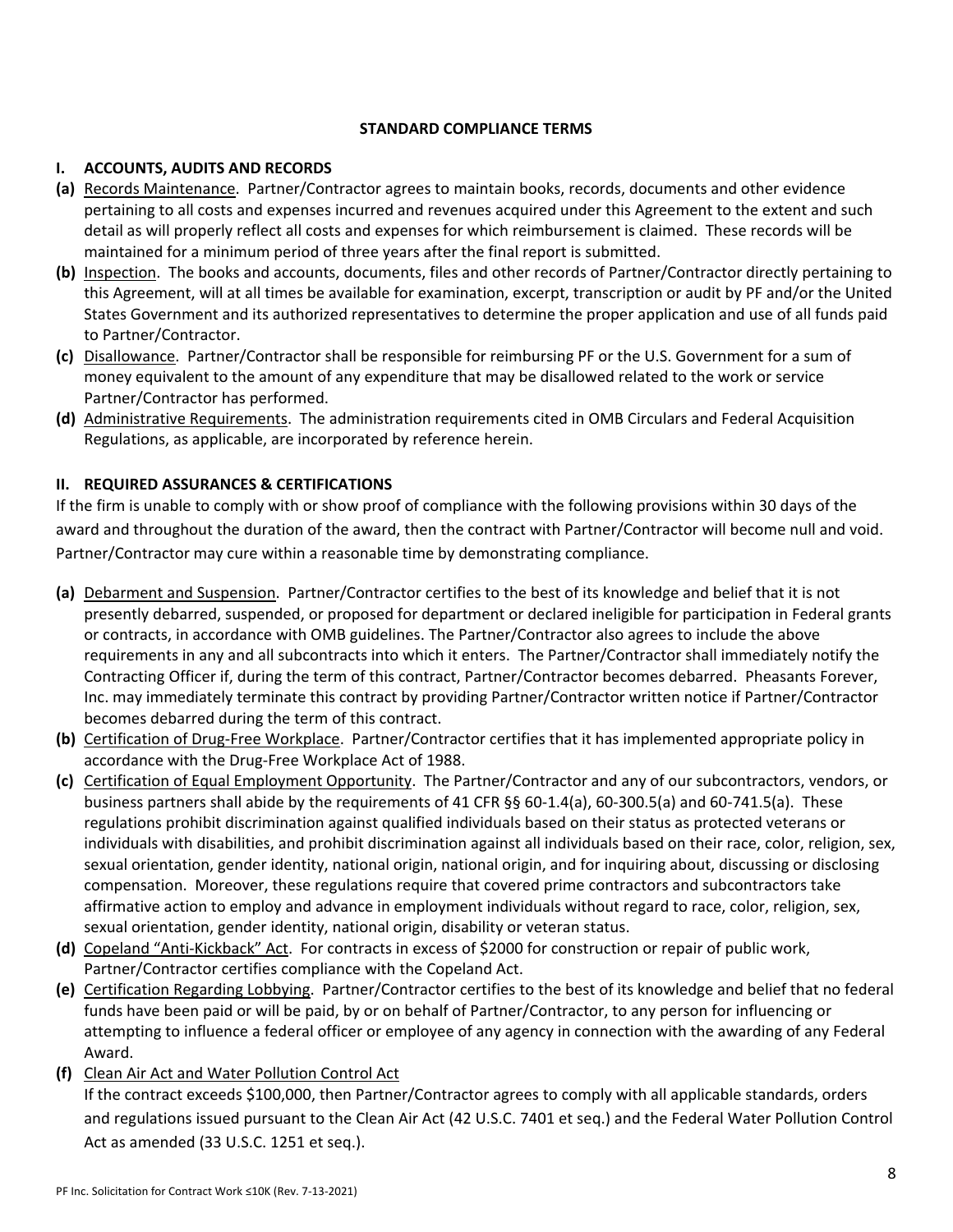- **(g)** E‐VERIFY. Partner/Contractor hereby certifies that it has used E‐VERIFY to verify the employment eligibility of **all** employees working for Partner/Contractor. Individuals who are self-employed are exempt from E-Verify but must comply with related State statutes or regulations. Partner/Contractor understands and agrees that lawful presence in the United States is required by State and Federal law for employment under this Agreement and the Partner/Contractor may be disqualified or the contract terminated if lawful presence cannot be verified.
- **(h)** Employee Whistleblower Protection. Contractor agrees to comply with the United States Code (U.S.C.) 4712, Enhancement of Recipient and Subrecipient Employee Whistleblower Protection:
	- **i.** This contract, related subawards, and related contracts over the simplified acquisition threshold and all employees working on this award, related subawards, and related contracts over the simplified acquisition threshold are subject to the whistleblower rights and remedies established at 41 U.S.C. 4712.
	- **ii.** Recipients, their subrecipients, and their contractors awarded contracts over the simplified acquisition threshold related to this award, shall inform their employees in writing, in the predominant language of the workforce, of the employee whistleblower rights and protections under 41 U.S.C. 4712.
	- **iii.** The Contractor shall insert this clause, including this paragraph iii, in all subawards and contracts over the simplified acquisition threshold related to this award.
- **(i)** FFATA Compliance. Partner/Contractor agrees to comply with all FFATA requirements and to provide any information needed by PF to comply with reporting requirements under FFATA within 15 days of the contract award.
	- **i.** Partner/Contractor hereby agrees to provide a written statement to Pheasants Forever showing the total compensation of its top five executives within 15 days of the contract award; **OR**,
	- **ii.** Partner/Contractor hereby certifies that executive compensation information is already available through reporting to the SEC; **OR**
	- **iii.** Partner/Contractor hereby certifies that it receives *less than 80%* of its annual gross revenues from the Federal government *and* those revenues are *less than* \$25 million annually.
- **(j)** 2 CFR part 215.48 and Appendix A. As applicable, Partner/Contractor will comply with all other applicable terms required by 2 CFR part 215.48 and Appendix A, but not otherwise specified herein.
- **III. TRADEMARK.** The Pheasants Forever Inc. name, Quail Forever name, and all logos and websites are the exclusive property of Pheasants Forever, Inc. Contractors may not use Pheasants Forever or Quail Forever trademarks or materials without the express written permission of Pheasants Forever, Inc.

#### **IV. OTHER TERMS**

- **(a)** Entirety & Amendment. This document contains the complete agreement between the parties and supersedes any prior oral or written agreements or warranties between the Parties. No other agreement, amendment, representation or understanding will be binding on the parties unless made in writing by mutual consent of both parties.
- **(b)** Default. Partner/Contractor's failure to comply with the terms and provisions of the Agreement will constitute a default. Upon default, Partner/Contractor will have a reasonable time to cure the default. PF will have the right to seek administrative, contractual or legal remedies. Also, PF will be entitled to recover all costs, expenses, and reasonable attorney's fees in obtaining specific performance or any other remedies as allowed by law. The election of one remedy will not constitute a waiver of any other available remedies.
- **(c)** Severability. If any term of this Agreement is severed as invalid or unenforceable by a court of competent jurisdiction, then that term will be deemed valid to the greatest extent possible and the remainder of this Agreement will continue as valid and enforceable.
- **(d)** Choice of Law & Forum. The parties agree this Agreement is governed by the laws of Minnesota and applicable Federal Laws and that any dispute in which direct negotiations fail will be finally resolved in a court of competent jurisdiction in the state of Minnesota.
- **(e)** Assignability. This Agreement may not be assigned without the written consent of PF. If the Agreement is assigned, all provisions of the Agreement will be binding on the successors or assigns.
- **(f)** Waiver. Failure to exercise, or any delay in exercising, any right or remedy provided under this agreement or by law will not constitute a waiver of that or any other right or remedy, nor will it preclude or restrict any further exercise of that or any other right or remedy.